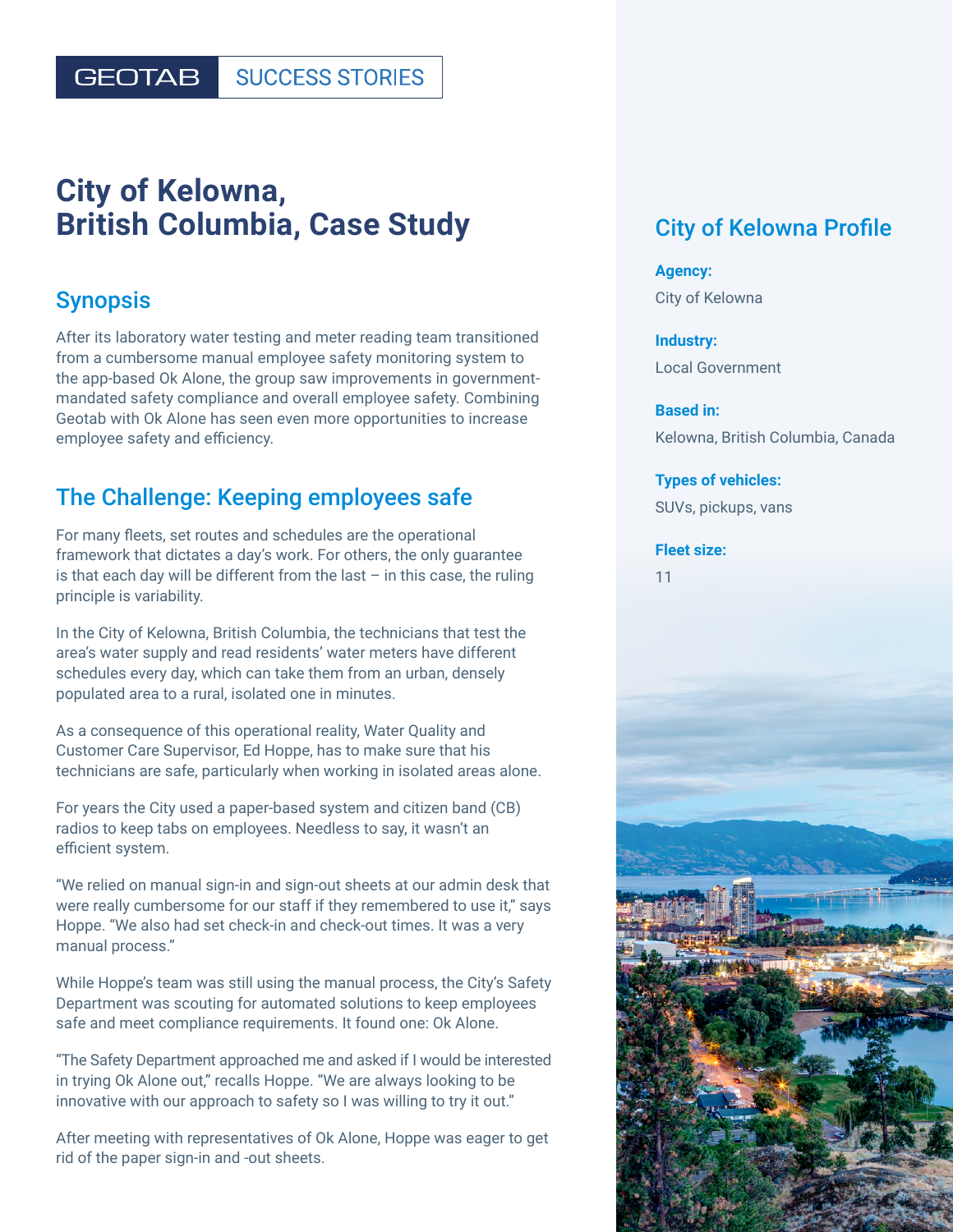

#### The Solution: Maintaining a smooth rollout

Hoppe says the rollout to Ok Alone was "very smooth." The Ok Alone app was added to technicians' phones, so there was no need to invest in extra equipment or training. And being an app-based solution, the employees found it easy to use from the first day.

"Ok Alone is very user-intuitive," says Hoppe. "And the functionality is simple."

That's not to say that there weren't some initial hiccups that had to be addressed. Hoppe says that during the early days, he and his team had to work closely with the Ok Alone customer support team to address questions and functionality issues. He chalks that up to it being a new-to-the-organization system and notes that whatever the question was, it was quickly resolved. Today, he and his team have few, if any, issues. The Ok Alone team regularly checks in with Hoppe to discuss how things are going.

### More than keeping tabs on employees

Ok Alone allows Hoppe to keep his department in compliance with provincial and federal guidelines related to health and safety. As part of those guidelines, there is a required risk assessment that has to be made if a technician is going into a risky area. With Ok Alone, the risk assessment can be done on the fly, keeping the technician safe and allowing for timely response to any emergent problems the Hoppe's team needs to address.

This is critical since technicians often work alone and, as Hoppe points out, could be moving from a city to rural location in a matter of just a few minutes. Typically, technicians are required to check in about every two hours, or more frequently for riskier environments, and it's working.

"Ok Alone has met our working alone policy requirements," says Hoppe.

And it's not just Hoppe's laboratory technicians that have benefited from Ok Alone. The meter readers have also benefited, since they, too, can encounter unexpected hazards, such as aggressive dogs.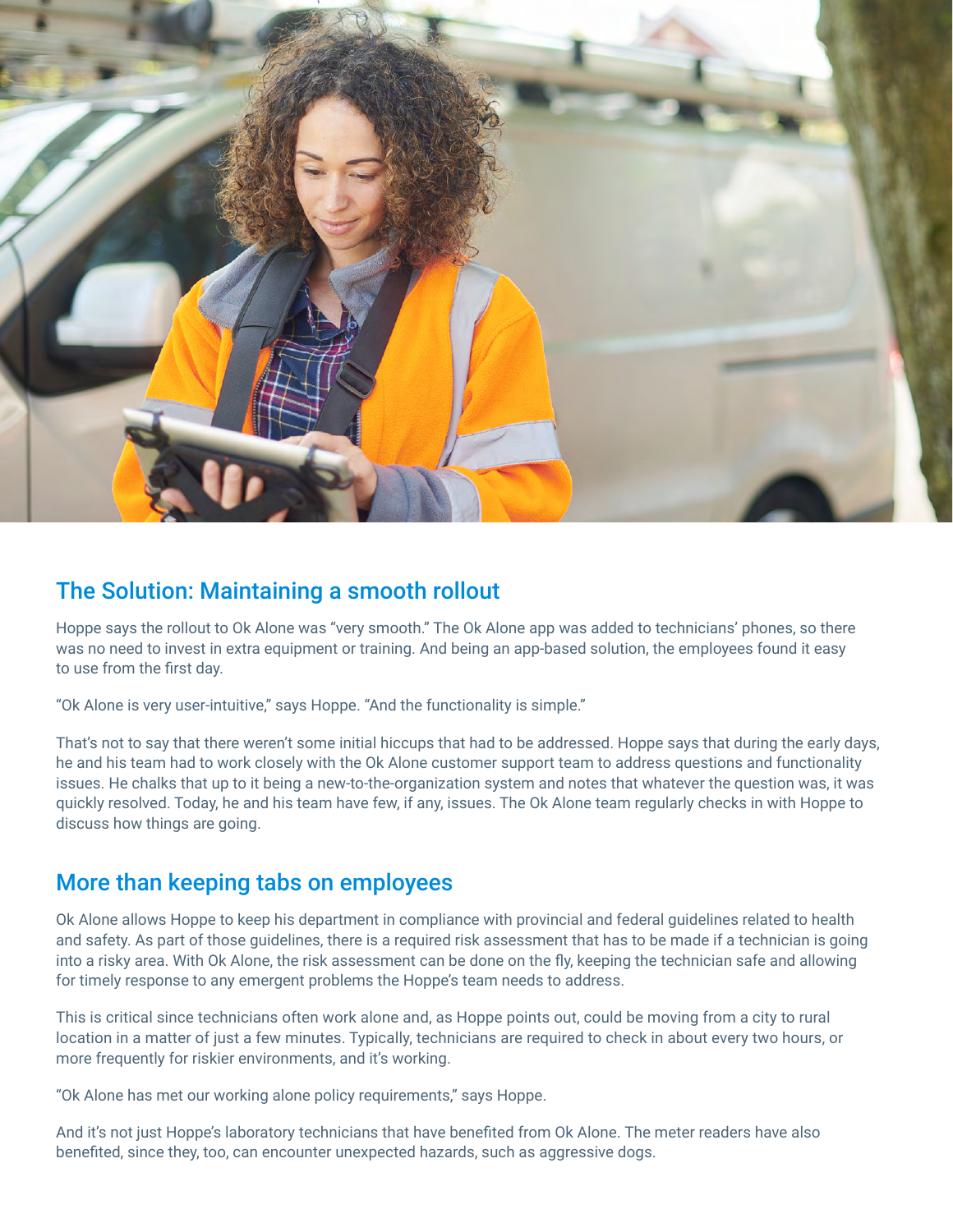**Ok Alone provides agencies that have workers who do their jobs offsite and alone numerous benefits, including:**



 SMS, auto-phone calls, emails and WhatsApp to alert managers



Safety audit logs to demonstrate compliance



Apps for Android and iPhone



Safety zone (geo fencing)



 Safety awards and rankings to engage workers and managers



 Hands free status updates and help signal, using Siri and Google Assistant



GPS monitoring reports



Timesheet reports



High-risk check ins



Man down monitoring



Worker grouping and group escalations



Help button to immediately alert managers



24/7 support

 NEW: Drive Mode – Automated check-ins when driving with Geotab

## The benefits of going digital

"The sheet is no longer needed nor are manual check-ins when entering high-hazard areas that have shorter check-in requirements," he says. "Staff have said that Ok Alone is really convenient and easy to use. It saves time and makes it safer for the staff."

For example, Hoppe says that employees have had to use the "help" button a few times.

"It's really an added benefit," he says.

Hoppe adds that the Ok Alone app will soon be used by the Water Treatment Department, and he expects the "man down" feature will be a particular benefit, since these employees are often in lone-worker situations where they can get into physical trouble.

Hoppe also uses the after-hours monitoring feature, which is another benefit he's seen for the solution, particularly during the transition to the end of a technician's shift.